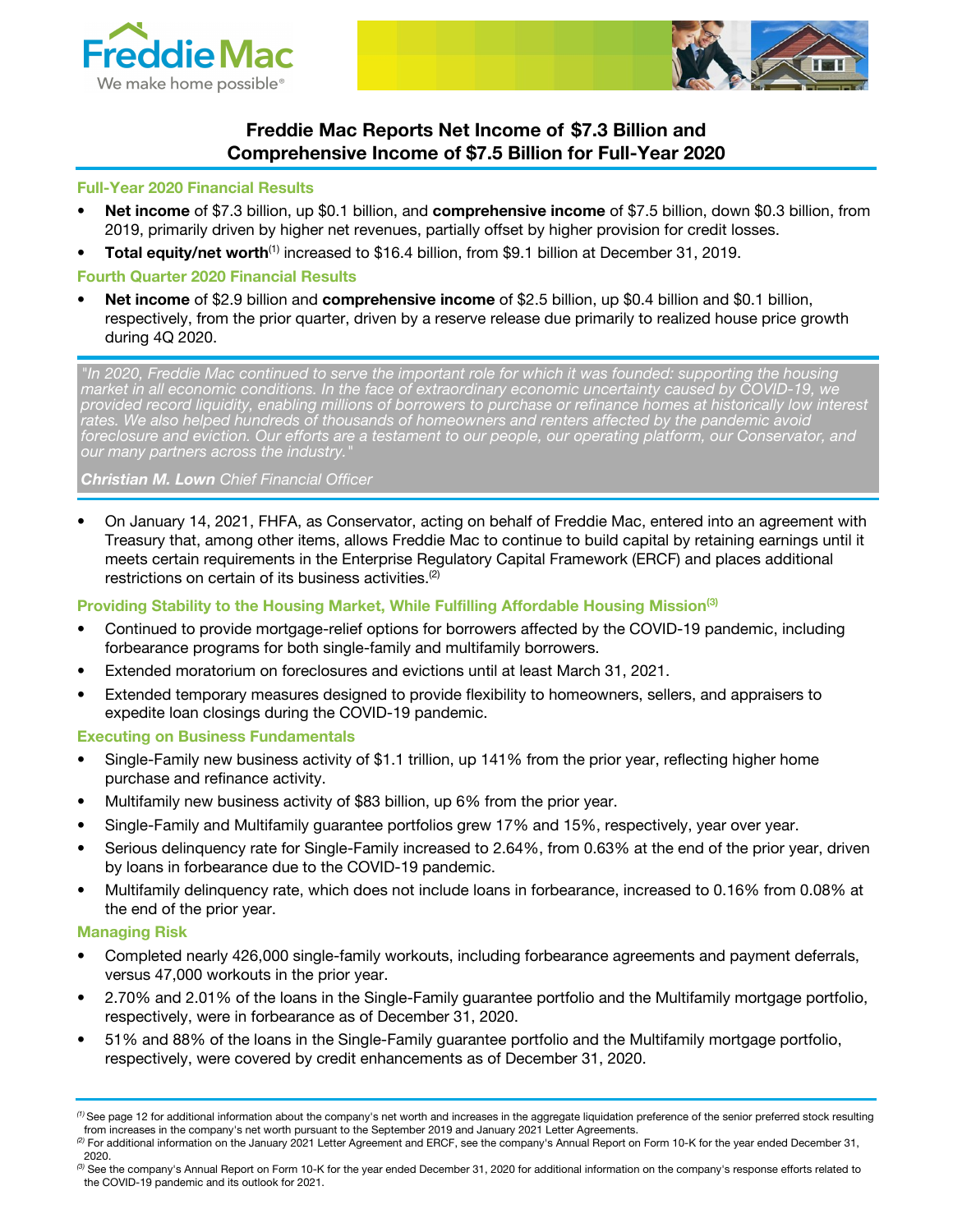McLean, VA — Freddie Mac (OTCQB: FMCC) today reported net income of \$7.3 billion for full-year 2020, an increase of 2% compared to net income of \$7.2 billion for full-year 2019. The company also reported comprehensive income of \$7.5 billion for full-year 2020, a decrease of 3% compared to comprehensive income of \$7.8 billion for full-year 2019.

Net revenues were \$16.7 billion, an increase of 18% compared to \$14.1 billion for the prior year. Net interest income increased 8% to \$12.8 billion, primarily driven by growth in the Single-Family guarantee portfolio and higher deferred fee income recognition due to faster loan prepayments as a result of the low mortgage interest rate environment. Investment gains, net increased 122% to \$1.8 billion, primarily driven by higher margins on Multifamily loan commitments.

Credit-related expense increased to \$2.3 billion from \$0.2 billion in the prior year. Benefit (provision) for credit losses shifted to a provision for full-year 2020 due to portfolio growth and higher expected credit losses as a result of the COVID-19 pandemic, partially offset by growth in realized and forecasted house prices during 2020 and a higher benefit for credit enhancement recoveries.

## Fourth Quarter 2020 Financial Results

Freddie Mac reported net income of \$2.9 billion for the fourth quarter of 2020, an increase of 18% compared to net income of \$2.5 billion for the third quarter of 2020. The company also reported comprehensive income of \$2.5 billion for the fourth quarter of 2020, an increase of 3% compared to comprehensive income of \$2.4 billion for the third quarter of 2020.

Net revenues were \$5.0 billion, relatively unchanged from the third quarter of 2020.

Credit-related benefit was \$0.1 billion, compared to credit-related expense of \$0.6 billion in the prior quarter, driven by realized house price growth in the fourth quarter of 2020, partially offset by a decrease in credit enhancement recoveries.

|                                                                                                  | <b>Full-Year</b> |          |          | <b>Three Months Ended</b> |           |               |  |
|--------------------------------------------------------------------------------------------------|------------------|----------|----------|---------------------------|-----------|---------------|--|
| (In millions)                                                                                    | 2020             | 2019     | Change   | 12/31/2020                | 9/30/2020 | <b>Change</b> |  |
| Net interest income                                                                              | \$12,771         | \$11,848 | \$923    | \$3,653                   | \$3,457   | \$196         |  |
| Guarantee fee income                                                                             | 1,442            | 1,089    | 353      | 281                       | 315       | (34)          |  |
| Investment gains (losses), net                                                                   | 1,813            | 818      | 995      | 856                       | 1,122     | (266)         |  |
| Other income (loss)                                                                              | 633              | 323      | 310      | 232                       | 172       | 60            |  |
| <b>Net revenues</b>                                                                              | 16,659           | 14,078   | 2,581    | 5,022                     | 5,066     | (44)          |  |
| Benefit (provision) for credit losses                                                            | (1, 452)         | 746      | (2, 198) | 813                       | (327)     | 1.140         |  |
| Credit enhancement expense                                                                       | (1,058)          | (749)    | (309)    | (327)                     | (267)     | (60)          |  |
| Benefit for (decrease in) credit<br>enhancement recoveries<br>Real estate owned (REO) operations | 323              | 41       | 282      | (385)                     | 20        | (405)         |  |
| expense                                                                                          | (149)            | (229)    | 80       | (10)                      | (40)      | 30            |  |
| <b>Credit-related benefit (expense)</b>                                                          | (2, 336)         | (191)    | (2, 145) | 91                        | (614)     | 705           |  |
| Administrative expense                                                                           | (2,535)          | (2, 564) | 29       | (706)                     | (641)     | (65)          |  |
| Temporary Payroll Tax Cut Continuation<br>Act of 2011 expense                                    | (1,836)          | (1,617)  | (219)    | (495)                     | (467)     | (28)          |  |
| Other expense                                                                                    | (723)            | (657)    | (66)     | (243)                     | (237)     | (6)           |  |
| <b>Operating expense</b>                                                                         | (5,094)          | (4,838)  | (256)    | (1, 444)                  | (1, 345)  | (99)          |  |
| Income (loss) before income tax<br>(expense) benefit                                             | 9,229            | 9,049    | 180      | 3,669                     | 3,107     | 562           |  |
| Income tax (expense) benefit                                                                     | (1,903)          | (1, 835) | (68)     | (756)                     | (644)     | (112)         |  |
| Net income (loss)                                                                                | 7,326            | 7,214    | 112      | 2,913                     | 2,463     | 450           |  |
| Total other comprehensive income (loss),<br>net of taxes and reclassification<br>adjustments     | 205              | 573      | (368)    | (391)                     | (14)      | (377)         |  |
| <b>Comprehensive income (loss)</b>                                                               | \$7,531          | \$7,787  | \$(256)  | \$2,522                   | \$2,449   | \$73          |  |

## Summary of Consolidated Statements of Comprehensive Income (Loss)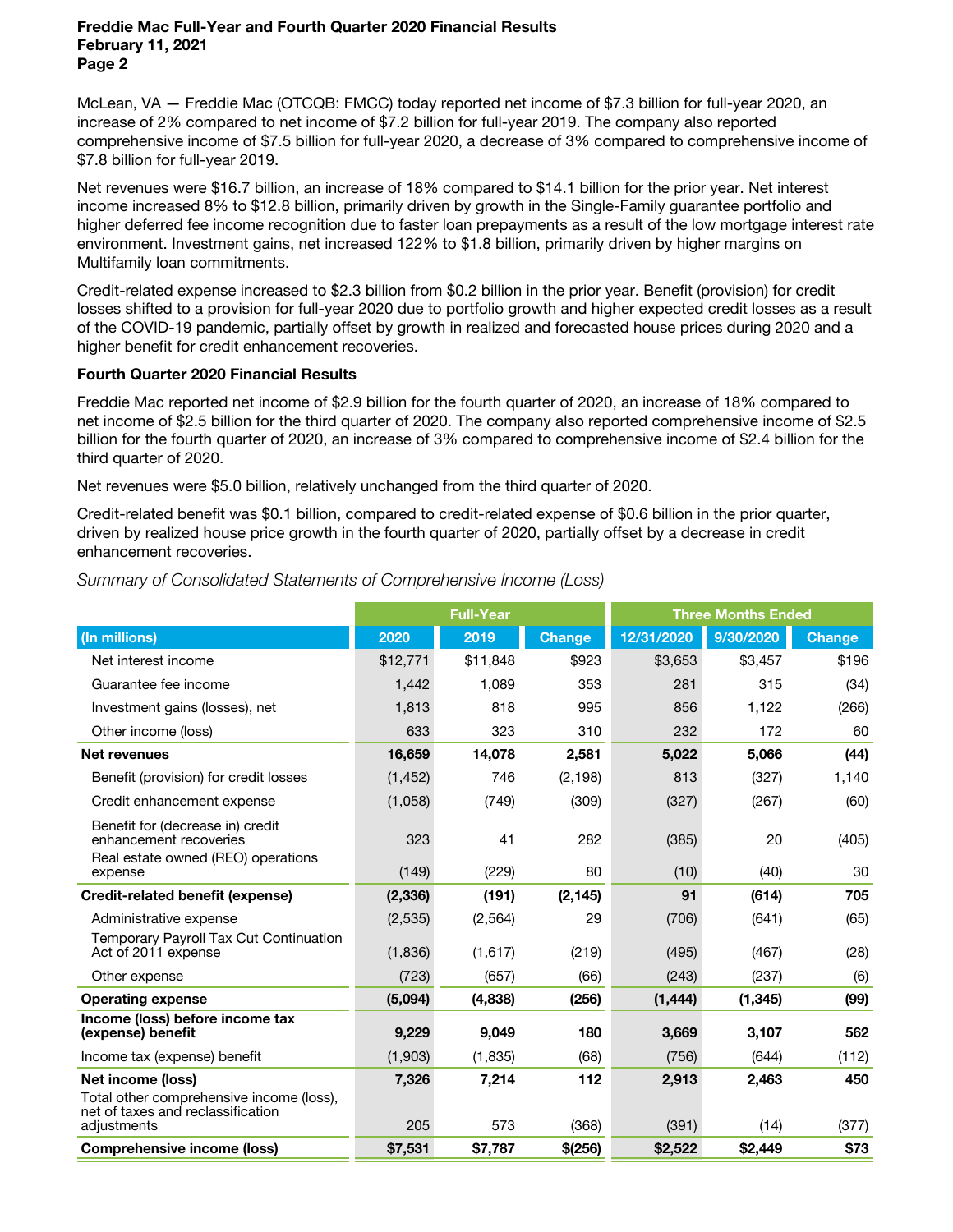## Selected Financial Measures





#### Full-Year 2020

• Net interest income increased from the prior year, primarily driven by higher guarantee portfolio net interest income, which was largely attributable to portfolio growth, higher contractual guarantee fee rates, and higher deferred fee income recognition due to faster loan prepayments as a result of the low mortgage rate environment.

#### Fourth Quarter 2020

• Net interest income increased from the prior quarter, primarily driven by higher quarantee portfolio net interest income, which was largely attributable to portfolio growth and higher contractual guarantee fee rates.



## Guarantee Fee Income<sup>(1)</sup> and Multifamily Guarantee Portfolio

(1) Guarantee fee income on a GAAP basis is primarily from the company's multifamily business.

#### Full-Year 2020

• Guarantee fee income increased from the prior year, primarily driven by portfolio growth and lower fair value losses on Multifamily guarantee assets due to a decline in interest rates from the prior year.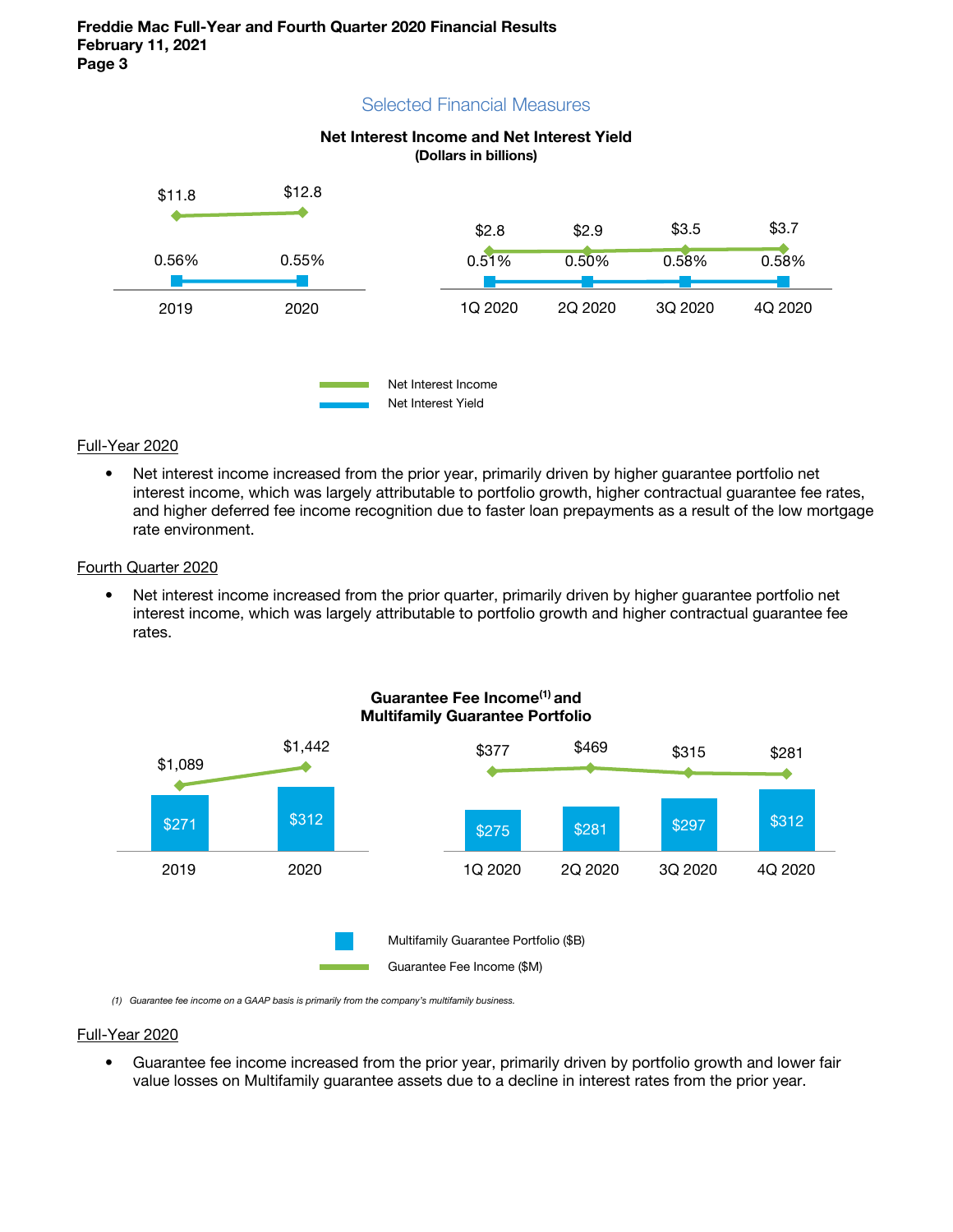## Fourth Quarter 2020

• Guarantee fee income decreased from the prior quarter, primarily due to higher fair value losses on Multifamily guarantee assets as a result of an increase in interest rates from the prior quarter. Because most multifamily loans are not prepayable without penalty, increases in interest rates generally result in lower Multifamily guarantee asset fair values.





# Full-Year 2020

• Credit-related expense increased to \$2.3 billion from \$0.2 billion in the prior year. Benefit (provision) for credit losses shifted to a provision for full-year 2020 due to portfolio growth and higher expected credit losses as a result of the COVID-19 pandemic, partially offset by growth in realized and forecasted house prices during 2020 and a higher benefit for credit enhancement recoveries.

## Fourth Quarter 2020

• Credit-related benefit was \$0.1 billion, compared to credit-related expense of \$0.6 billion in the prior quarter, driven by realized house price growth in the fourth quarter of 2020, partially offset by a decrease in credit enhancement recoveries.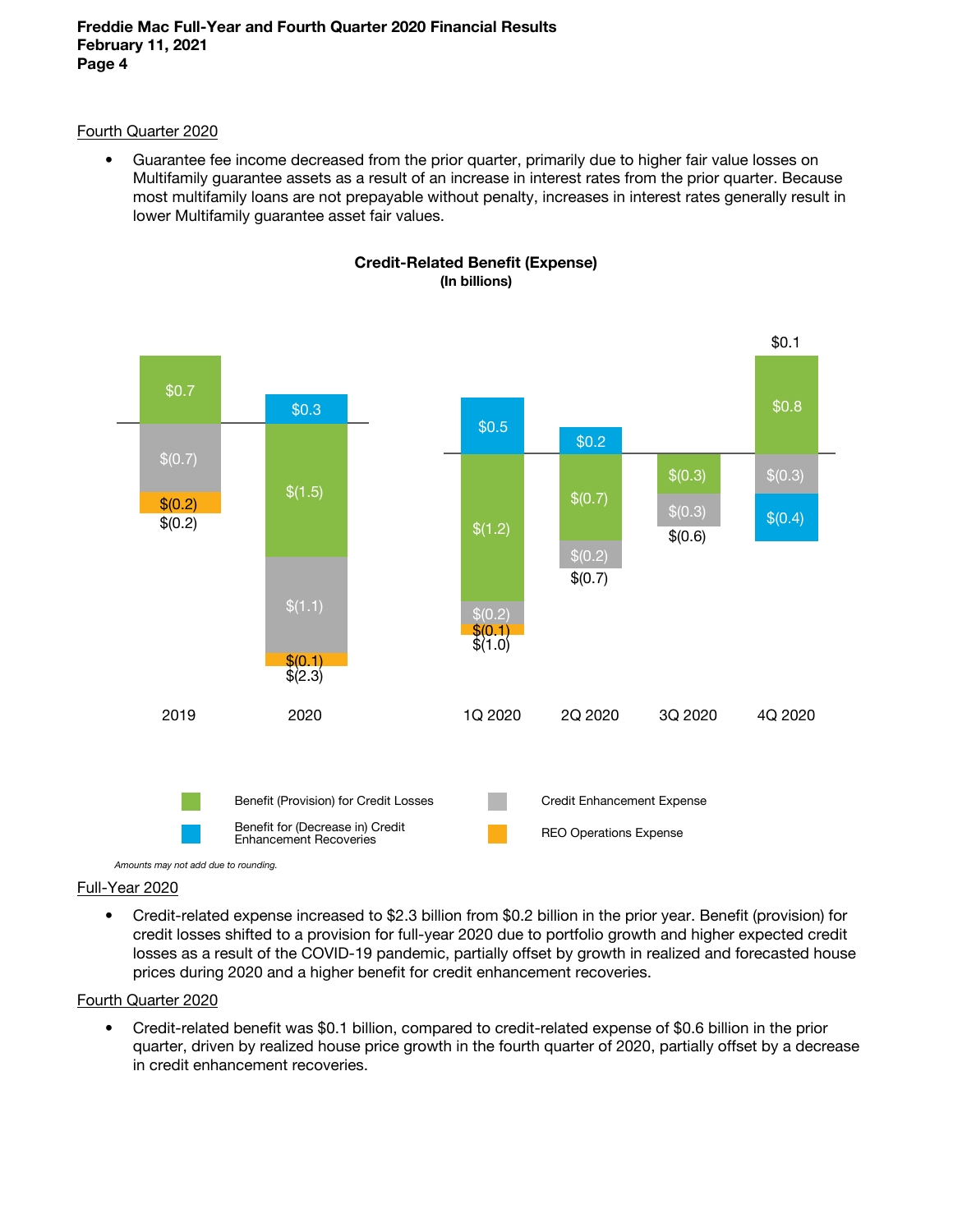# Non-GAAP Financial Measure Highlights

In addition to analyzing the company's results on a GAAP basis, management reviews net interest income and guarantee fee income on an "adjusted," or non-GAAP, basis. These adjusted financial measures are calculated by reclassifying certain credit guarantee-related activities and investment-related activities between various line items on the company's GAAP consolidated statements of comprehensive income. The company also presents one additional non-GAAP financial measure, adjusted net interest yield, that is calculated based on adjusted net interest income. Management believes that these non-GAAP financial measures are useful because they more clearly reflect the company's sources of revenue and return.

For additional information about the company's non-GAAP financial measures and reconciliations to the comparable amounts under GAAP, see pages 16-17 of this press release.



# Adjusted Net Interest Income<sup>(1)</sup>, Adjusted Net Interest Yield<sup>(1)</sup>, and

(1) Non-GAAP financial measure. For reconciliations to the comparable amounts under GAAP, see pages 16-17 of this press release.

Amounts may not add due to rounding.

#### Full-Year 2020

- Adjusted net interest income and adjusted net interest yield decreased from the prior year, primarily driven by higher loan prepayments that resulted in an increase in amortization expense, combined with a change in investment mix as the lower-yielding other investments portfolio represented a larger percentage of the total investments portfolio. In addition, the company's custodial trust account balance increased due to higher prepayments but earned a minimal yield due to the low interest rate environment.
- The mortgage-related investments portfolio was \$182 billion, down \$31 billion, or 15%, from the prior year. The other investments portfolio was \$163 billion, up \$60 billion, or 58%, as the company transitions to comply with minimum liquidity requirements established by FHFA.

#### Fourth Quarter 2020

• Adjusted net interest income and adjusted net interest yield decreased from the prior quarter, primarily driven by higher loan prepayments that resulted in an increase in amortization expense, combined with a change in investment mix as the lower-yielding other investments portfolio represented a larger percentage of the total investments portfolio.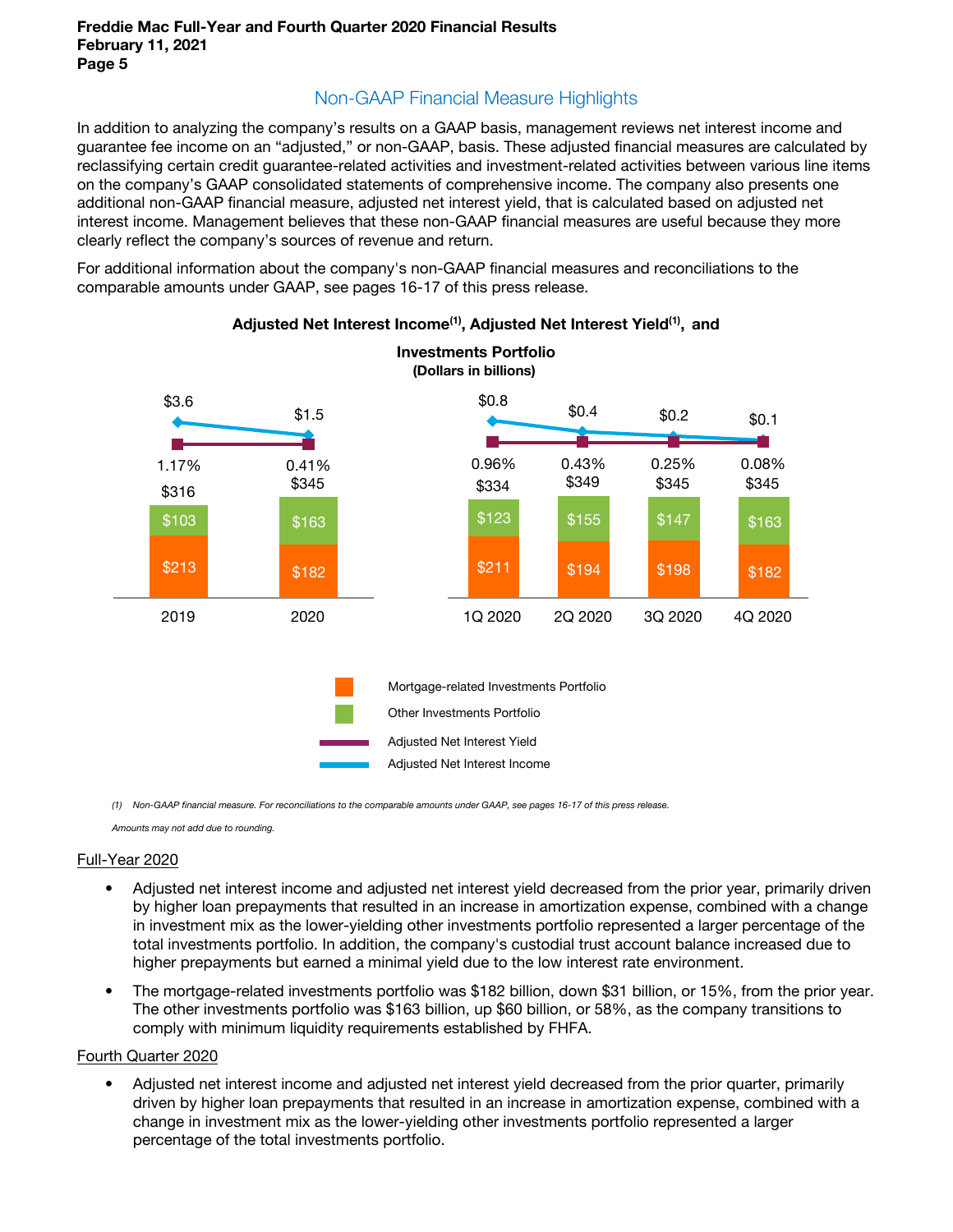

(1) Non-GAAP financial measure. For reconciliations to the comparable amounts under GAAP, see pages 16-17 of this press release.

Amounts may not add due to rounding.

#### Full-Year 2020 and Fourth Quarter 2020

- Adjusted guarantee fee income increased from the prior year and prior quarter, primarily due to higher Single-Family guarantee fee income driven by portfolio growth, higher deferred fee income recognition, and higher contractual guarantee fee rates.
- The total guarantee portfolio grew \$373 billion, or 16%, from the prior year, driven by increases in both the Single-Family and Multifamily guarantee portfolios.

## Segment Financial Results and Business Highlights

Freddie Mac's operations in 2020 consisted of three reportable segments, which are based on the types of business activities they perform – Single-Family Guarantee, Multifamily, and Capital Markets. The company presents Segment Earnings for each reportable segment by reclassifying certain credit guarantee-related activities and investment-related activities between various line items on its GAAP consolidated statements of comprehensive income and allocating certain revenues and expenses, including funding costs and administrative expenses, to its three reportable segments.

For more information about Segment Earnings, see Note 17 to the financial statements included in the company's Annual Report on Form 10-K for the year ended December 31, 2020.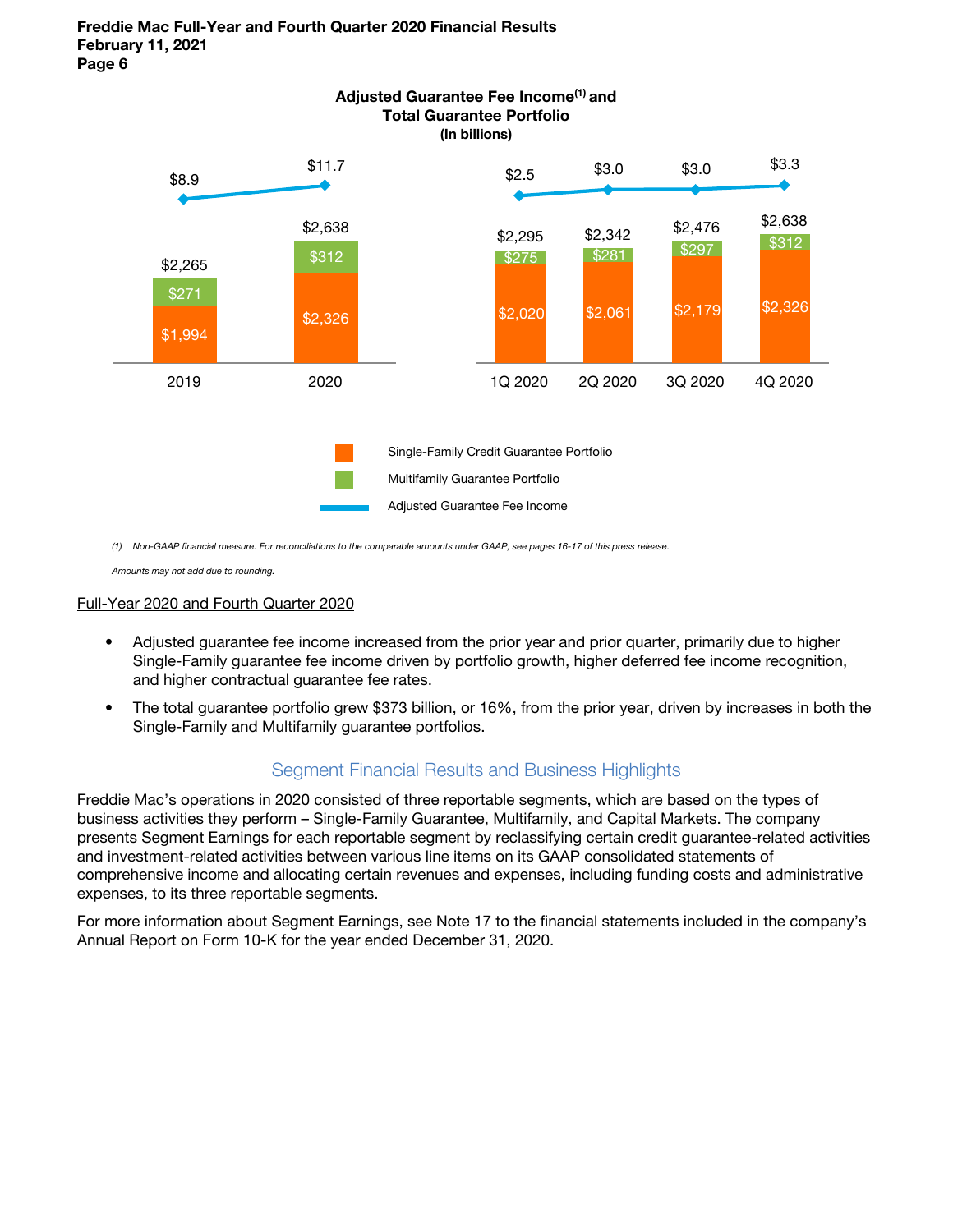# Single-Family Guarantee Segment

## Financial Results(1)

|                                                                         |          | <b>Full-Year</b> |               | <b>Three Months Ended</b> |           |               |
|-------------------------------------------------------------------------|----------|------------------|---------------|---------------------------|-----------|---------------|
| (In millions)                                                           | 2020     | 2019             | <b>Change</b> | 12/31/2020                | 9/30/2020 | <b>Change</b> |
| Guarantee fee income                                                    | \$10,292 | \$7,773          | \$2,519       | \$2,988                   | \$2,683   | \$305         |
| Investment gains (losses), net                                          | 956      | 964              | (8)           | 89                        | 409       | (320)         |
| Other income (loss)                                                     | 241      | 391              | (150)         | 185                       | 124       | 61            |
| <b>Net revenues</b>                                                     | 11,489   | 9,128            | 2,361         | 3,262                     | 3,216     | 46            |
| Benefit (provision) for credit losses                                   | (1,680)  | 418              | (2,098)       | 720                       | (426)     | 1,146         |
| Credit enhancement expense                                              | (1,696)  | (1, 434)         | (262)         | (470)                     | (416)     | (54)          |
| Benefit for (decrease in) credit<br>enhancement recoveries              | 305      | 41               | 264           | (379)                     | 26        | (405)         |
| REO operations expense                                                  | (152)    | (245)            | 93            | (10)                      | (41)      | 31            |
| <b>Credit-related expense</b>                                           | (3,223)  | (1,220)          | (2,003)       | (139)                     | (857)     | 718           |
| Administrative expense                                                  | (1,609)  | (1,647)          | 38            | (449)                     | (409)     | (40)          |
| Other expense                                                           | (943)    | (786)            | (157)         | (301)                     | (296)     | (5)           |
| <b>Operating expense</b>                                                | (2, 552) | (2, 433)         | (119)         | (750)                     | (705)     | (45)          |
| <b>Segment Earnings (Losses) before</b><br>income tax (expense) benefit | 5,714    | 5,475            | 239           | 2,373                     | 1,654     | 719           |
| Income tax (expense) benefit                                            | (1, 178) | (1, 110)         | (68)          | (489)                     | (343)     | (146)         |
| Segment Earnings (Losses), net of taxes                                 | 4,536    | 4,365            | 171           | 1,884                     | 1,311     | 573           |
| Total other comprehensive income (loss),<br>net of tax                  | (16)     | (22)             | 6             | (9)                       | (3)       | (6)           |
| Total comprehensive income (loss)                                       | \$4,520  | \$4,343          | \$177         | \$1,875                   | \$1,308   | \$567         |

(1) The financial performance of the company's Single-Family Guarantee segment is measured based on its contribution to GAAP net income (loss).

#### Key Drivers - 2020 vs. 2019

Comprehensive income increased from the prior year, primarily driven by:

- Higher guarantee fee income primarily due to portfolio growth, higher deferred fee income recognition driven by faster loan prepayments as a result of the low mortgage interest rate environment, and higher contractual guarantee fee rates.
- Higher credit-related expense driven by a shift to a provision for credit losses as a result of the COVID-19 pandemic and portfolio growth, partially offset by a higher benefit for credit enhancement recoveries.

#### 2020 Business Highlights

- New business activity of \$1.1 trillion, an increase of \$637 billion, or 141%, from the prior year, driven by higher refinance and purchase activity resulting from the low mortgage interest rate environment.
	- The weighted average original loan-to-value (LTV) ratio of new business activity improved to 71% from 77% for the prior year, while the weighted average original credit score was 759, up from 751 for the prior year.
	- The average guarantee fee rate charged on new acquisitions was 47 basis points, up from 45 basis points for the prior year.
	- First-time homebuyers represented 46% of new single-family purchase loans.
	- The company provided funding for nearly 3.8 million single-family homes, approximately 2.7 million of which were refinance loans.
- The Single-Family guarantee portfolio increased 17% from the prior year to \$2.3 trillion at December 31, 2020, driven by an increase in U.S. single-family mortgage debt outstanding and higher new business activity.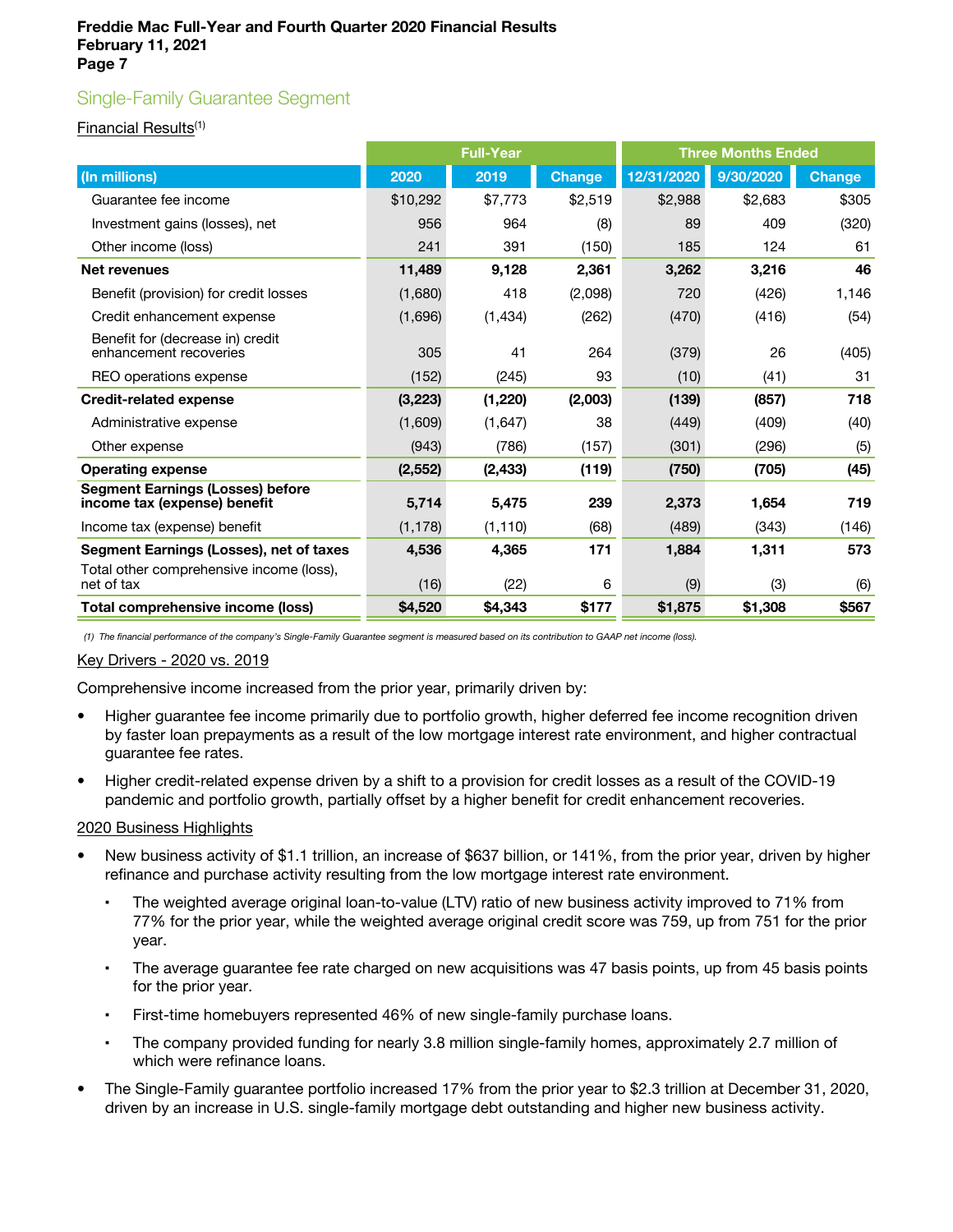- The average guarantee fee rate on the Single-Family guarantee portfolio was 49 basis points, up from 40 basis points for the prior year.
- The Single-Family serious delinquency rate increased to 2.64%, from 0.63% at the end of the prior year, driven by loans in forbearance due to the COVID-19 pandemic.
	- Single-Family loans in forbearance are reported as delinquent during the forbearance period to the extent that payments are past due based upon the loans' original contractual terms.
- Single-Family loan workout activity increased to nearly 426,000, from 47,000 in the prior year, driven by completed forbearance agreements and payment deferrals primarily related to the COVID-19 pandemic.
- 2.70% of loans in the Single-Family guarantee portfolio, based on loan count, were in forbearance as of December 31, 2020.
- Credit enhancement coverage of the Single-Family guarantee portfolio decreased to 51% from 56% in the prior year, driven by the high volume of new business activity, which has not been included in credit risk transfer (CRT) transactions but may be included in future periods.

# Multifamily Segment

## Financial Results(1)

|                                                                         | <b>Full-Year</b><br><b>Three Months Ended</b> |         |               |            |           |               |
|-------------------------------------------------------------------------|-----------------------------------------------|---------|---------------|------------|-----------|---------------|
| (In millions)                                                           | 2020                                          | 2019    | <b>Change</b> | 12/31/2020 | 9/30/2020 | <b>Change</b> |
| Net interest income                                                     | \$943                                         | \$1,069 | \$(126)       | \$236      | \$210     | \$26          |
| Guarantee fee income                                                    | 1,444                                         | 1,101   | 343           | 286        | 303       | (17)          |
| Investment gains (losses), net                                          | 2,047                                         | 576     | 1,471         | 1,046      | 1,091     | (45)          |
| Other income (loss)                                                     | 176                                           | 108     | 68            | 45         | 43        | 2             |
| <b>Net revenues</b>                                                     | 4,610                                         | 2,854   | 1,756         | 1,613      | 1,647     | (34)          |
| <b>Credit-related expense</b>                                           | (136)                                         | (18)    | (118)         | 11         | (20)      | 31            |
| Administrative expense                                                  | (514)                                         | (503)   | (11)          | (142)      | (128)     | (14)          |
| Other expense                                                           | (37)                                          | (41)    | 4             | (14)       | (9)       | (5)           |
| <b>Operating expense</b>                                                | (551)                                         | (544)   | (7)           | (156)      | (137)     | (19)          |
| <b>Segment Earnings (Losses) before</b><br>income tax (expense) benefit | 3,923                                         | 2,292   | 1,631         | 1,468      | 1,490     | (22)          |
| Income tax (expense) benefit                                            | (809)                                         | (465)   | (344)         | (302)      | (309)     | 7             |
| Segment Earnings (Losses), net of taxes                                 | 3,114                                         | 1,827   | 1,287         | 1,166      | 1,181     | (15)          |
| Total other comprehensive income (loss),<br>net of tax                  | 101                                           | 101     | 0             | (17)       | (4)       | (13)          |
| Total comprehensive income (loss)                                       | \$3,215                                       | \$1,928 | \$1,287       | \$1,149    | \$1,177   | \$(28)        |

(1) The financial performance of the company's Multifamily segment is measured based on its contribution to GAAP comprehensive income (loss).

## Key Drivers - 2020 vs. 2019

Comprehensive income increased from the prior year, mainly driven by:

- Higher investment gains primarily driven by higher margins on Multifamily loan commitments.
- Higher guarantee fee income driven by portfolio growth and lower fair value losses on guarantee assets due to a decline in interest rates from the prior year.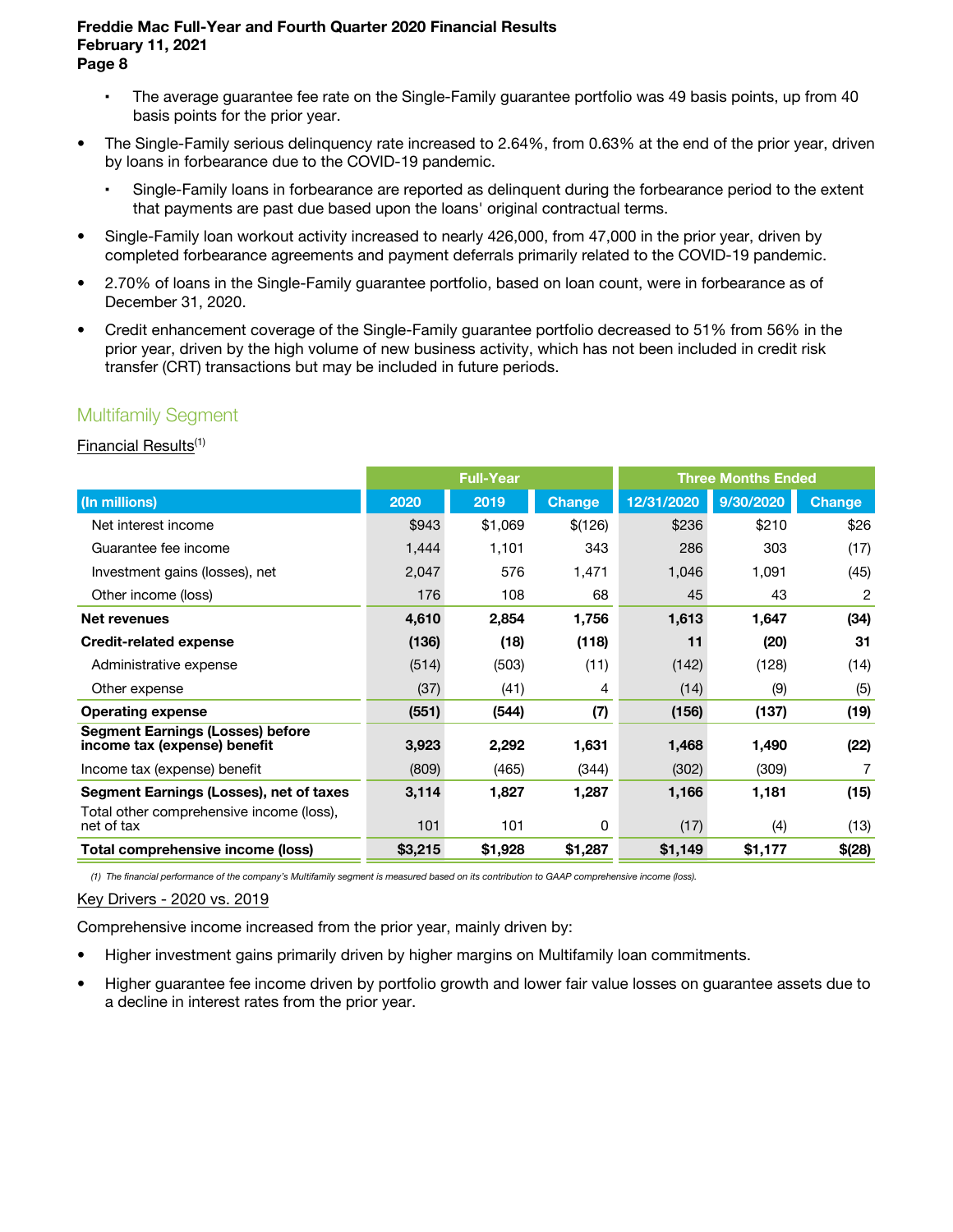### 2020 Business Highlights

- New business activity of \$83 billion, up 6% from \$78 billion in the prior year.
	- The weighted average original LTV ratio of new business activity was 69%, up from 68% for the prior year.
	- The company provided financing for nearly 803,000 multifamily rental units.
	- 96% of the eligible multifamily rental units financed were affordable to families earning at or below 120% of area median income.
- The Multifamily guarantee portfolio increased 15% from December 31, 2019, to \$312 billion, driven by new securitization activity.
- The Multifamily delinquency rate, which does not include loans in forbearance, increased to 0.16% from 0.08% at December 31, 2019.
- As of December 31, 2020, 2.01% of the loans in the Multifamily mortgage portfolio, based on UPB, were in a forbearance program, approximately 95% of which were in the repayment period. Approximately 82% of the total loans in a Multifamily forbearance program are included in securitizations with first loss credit protection provided by subordination.
	- A multifamily loan in forbearance is reported as current as long as the borrower is in compliance with the forbearance agreement, including the agreed upon repayment plan. A loan in forbearance is therefore not included in the Multifamily delinquency rate if the borrower is in compliance with the forbearance agreement.
- While credit enhancement coverage of the Multifamily mortgage portfolio decreased to 88% from 89% in the prior year, the company continued to successfully transfer multifamily credit risk during 2020.
- As of December 31, 2020, the company had cumulatively transferred a substantial amount of the expected and stress credit risk on the Multifamily guarantee portfolio, primarily through subordination in its securitizations.
	- In addition, nearly all of the company's securitization activities shifted substantially all the interest-rate and liquidity risk associated with the underlying collateral away from Freddie Mac to third-party investors.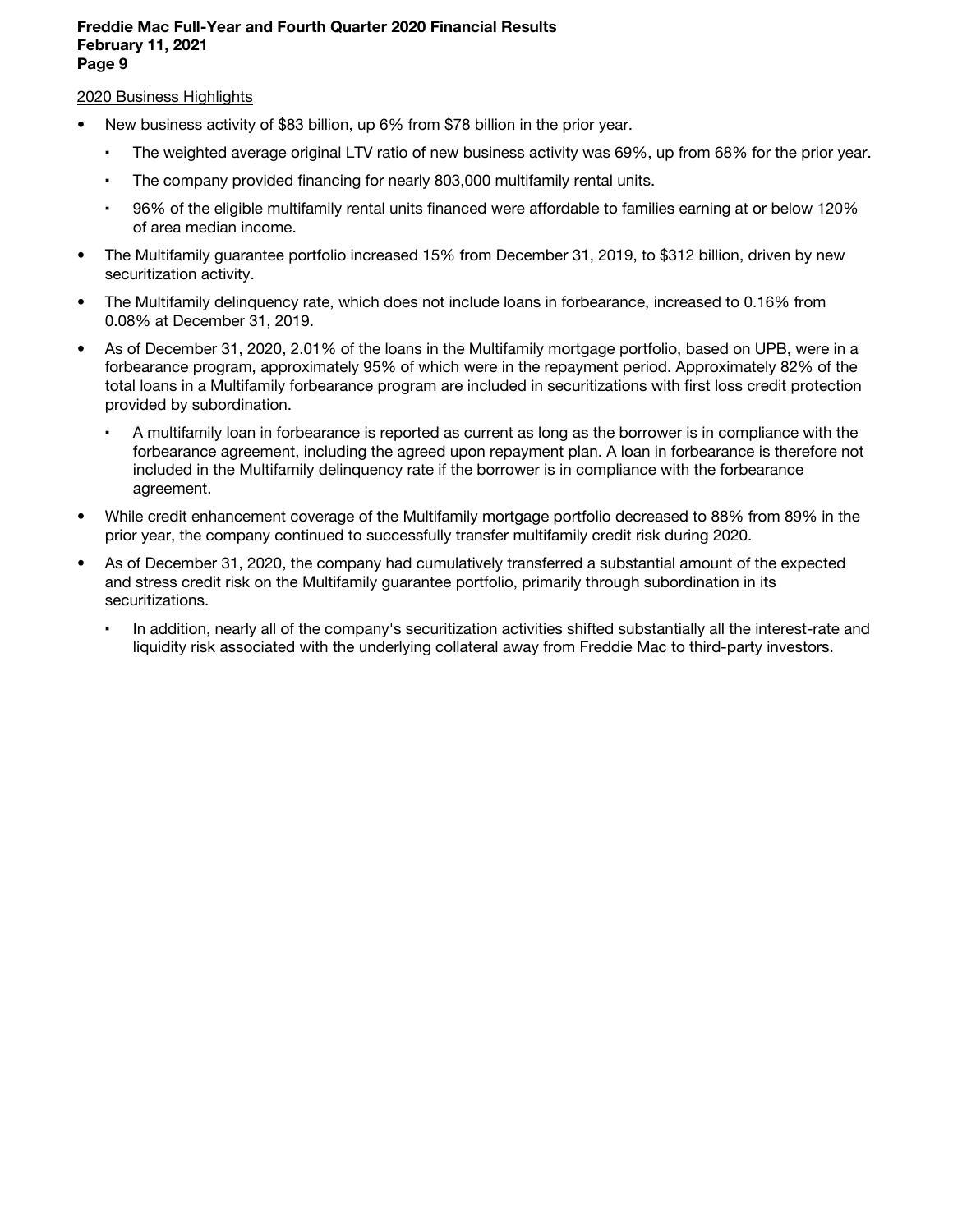# Capital Markets Segment

## Financial Results(1)

|                                                                         |          | <b>Full-Year</b> |               | <b>Three Months Ended</b> |           |               |  |
|-------------------------------------------------------------------------|----------|------------------|---------------|---------------------------|-----------|---------------|--|
| (In millions)                                                           | 2020     | 2019             | <b>Change</b> | 12/31/2020                | 9/30/2020 | <b>Change</b> |  |
| Net interest income                                                     | \$522    | \$2,486          | \$(1,964)     | \$(159)                   | \$20      | \$(179)       |  |
| Investment gains (losses), net                                          | (231)    | (36)             | (195)         | (25)                      | 15        | (40)          |  |
| Other income (loss)                                                     | (266)    | (700)            | 434           | 132                       | 37        | 95            |  |
| Net revenues                                                            | 25       | 1,750            | (1, 725)      | (52)                      | 72        | (124)         |  |
| Administrative expense                                                  | (412)    | (414)            | 2             | (115)                     | (104)     | (11)          |  |
| Other expense                                                           | (21)     | (54)             | 33            | (5)                       | (5)       | 0             |  |
| <b>Operating expense</b>                                                | (433)    | (468)            | 35            | (120)                     | (109)     | (11)          |  |
| <b>Segment Earnings (Losses) before</b><br>income tax (expense) benefit | (408)    | 1,282            | (1,690)       | (172)                     | (37)      | (135)         |  |
| Income tax (expense) benefit                                            | 84       | (260)            | 344           | 35                        | 8         | 27            |  |
| Segment Earnings (Losses), net of taxes                                 | (324)    | 1,022            | (1, 346)      | (137)                     | (29)      | (108)         |  |
| Total other comprehensive income (loss),<br>net of tax                  | 120      | 494              | (374)         | (365)                     | (7)       | (358)         |  |
| Total comprehensive income (loss)                                       | \$ (204) | \$1,516          | \$(1,720)     | \$ (502)                  | \$(36)    | \$(466)       |  |

(1) The financial performance of the company's Capital Markets segment is measured based on its contribution to GAAP comprehensive income (loss).

#### Key Drivers - 2020 vs. 2019

• Comprehensive loss compared to comprehensive income in the prior year, primarily due to lower net interest income, driven by an increase in amortization expense due to higher loan prepayments, coupled with additional expense due to payments to security holders of the full monthly coupon rate when loans pay off mid-month. In addition, the company's custodial trust account balance increased due to higher prepayments but earned a minimal yield due to the low interest rate environment.

## 2020 Business Highlights

- Freddie Mac continued to maintain a presence in the agency mortgage-related securities market to strategically support the guarantee business.
- FHFA has instructed the company to maintain loans in COVID-19 payment forbearance plans in mortgagebacked security pools for at least the duration of the forbearance plan. The company's less liquid assets are likely to increase in future periods as it will likely purchase a higher amount of delinquent and modified loans from securities after borrowers exit forbearance plans.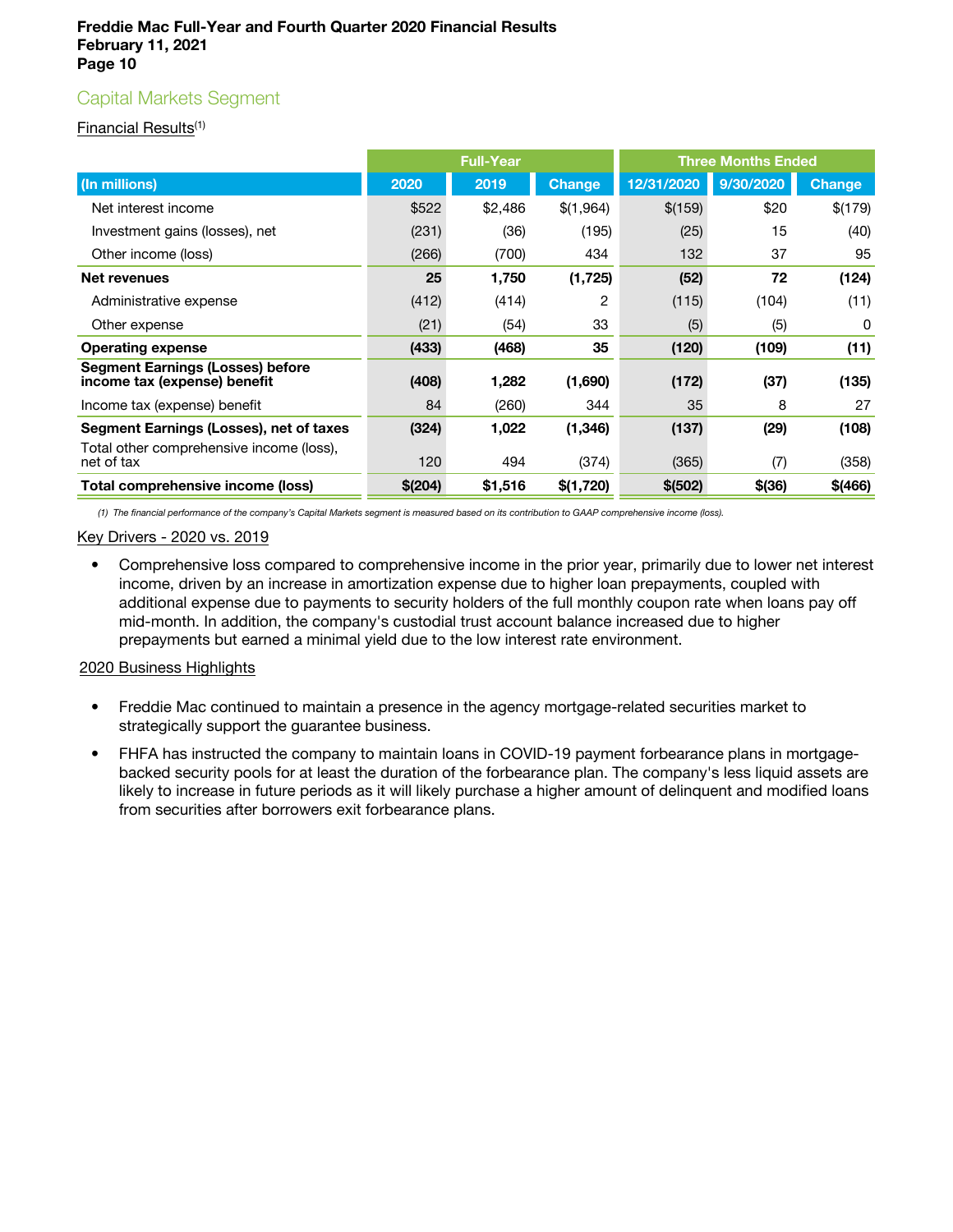# Market Liquidity

Freddie Mac supports the U.S. housing market by executing its Charter Mission to provide liquidity and help maintain credit availability for new and refinanced single-family mortgages as well as for rental housing. Despite the significant challenges presented by the COVID-19 pandemic, the company continues to provide funding and stability to the housing market.

Freddie Mac provided approximately \$1.2 trillion in liquidity to the market in 2020 funding:

- Nearly 3.8 million single-family homes, approximately 2.7 million of which were refinance loans; and
- Approximately 803,000 multifamily rental units.



## Number of Families Helped to Own or Rent a Home (In thousands)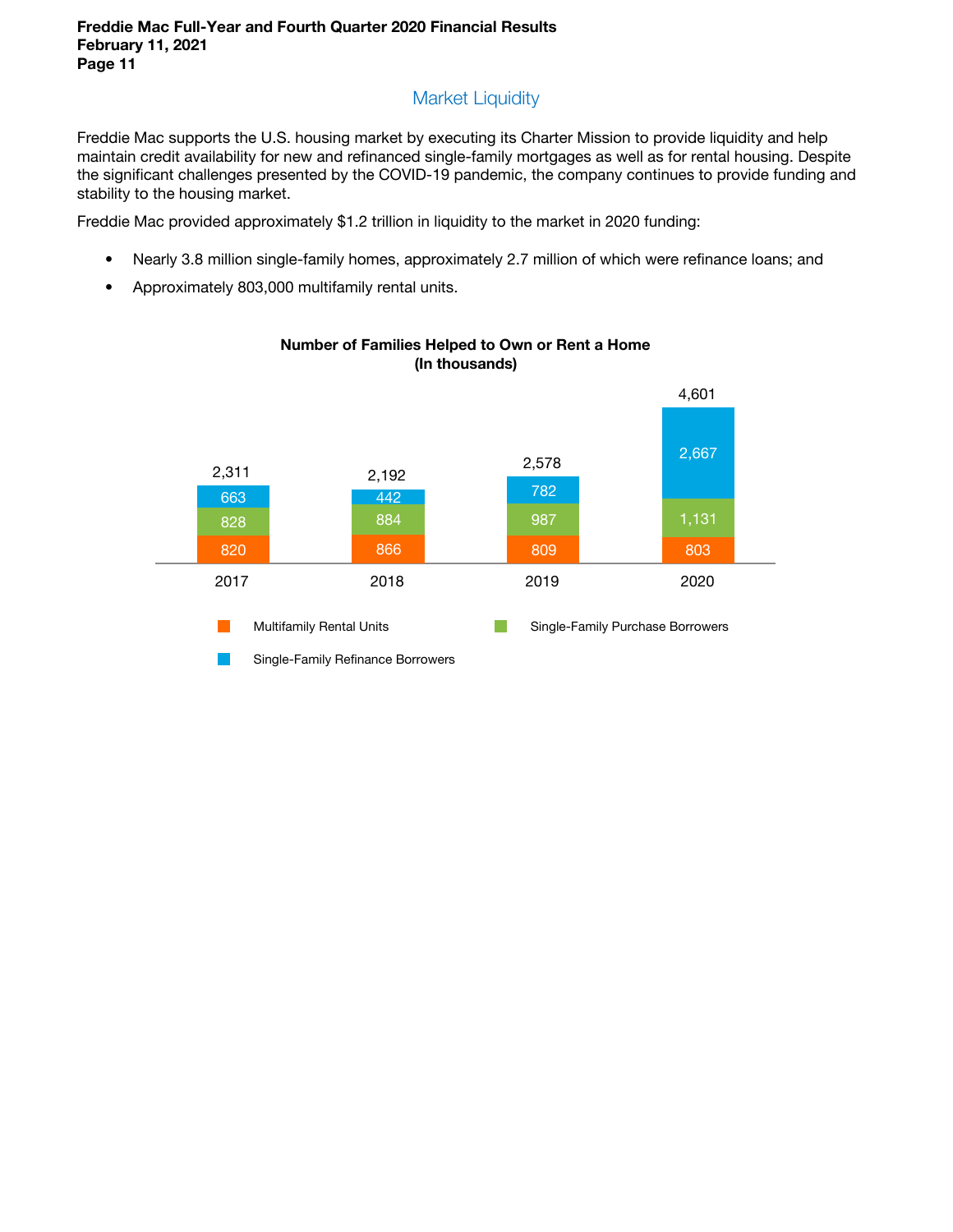# About Freddie Mac's Conservatorship

Since September 2008, Freddie Mac has been operating under conservatorship with FHFA as Conservator. The support provided by Treasury pursuant to the Purchase Agreement enables the company to maintain access to the debt markets and have adequate liquidity to conduct its normal business operations.



As a result of increases to the Capital Reserve Amount pursuant to the September 2019 and January 2021 Letter Agreements, the company was not required to pay a dividend to Treasury on the senior preferred stock in December 2020, and it will not be required to pay a dividend to Treasury until it has built sufficient capital to meet the capital requirements and buffers set forth in the ERCF.

The quarterly increases in the company's Net Worth Amount as the company builds capital during this period will continue to be added to the aggregate liquidation preference of the senior preferred stock. As a result, the liquidation preference of the senior preferred stock increased from \$84.1 billion on September 30, 2020 to \$86.5 billion on December 31, 2020 based on the \$2.4 billion increase in the Net Worth Amount during the third quarter of 2020, and will increase to \$89.1 billion on March 31, 2021 based on the \$2.5 billion increase in the Net Worth Amount during the fourth quarter of 2020.

The remaining Treasury commitment available to Freddie Mac under the Purchase Agreement was \$140.2 billion at December 31, 2020.

For additional information on the Purchase Agreement, January 2021 Letter Agreement, senior preferred stock, and ERCF, see the company's Annual Report on Form 10-K for the year ended December 31, 2020.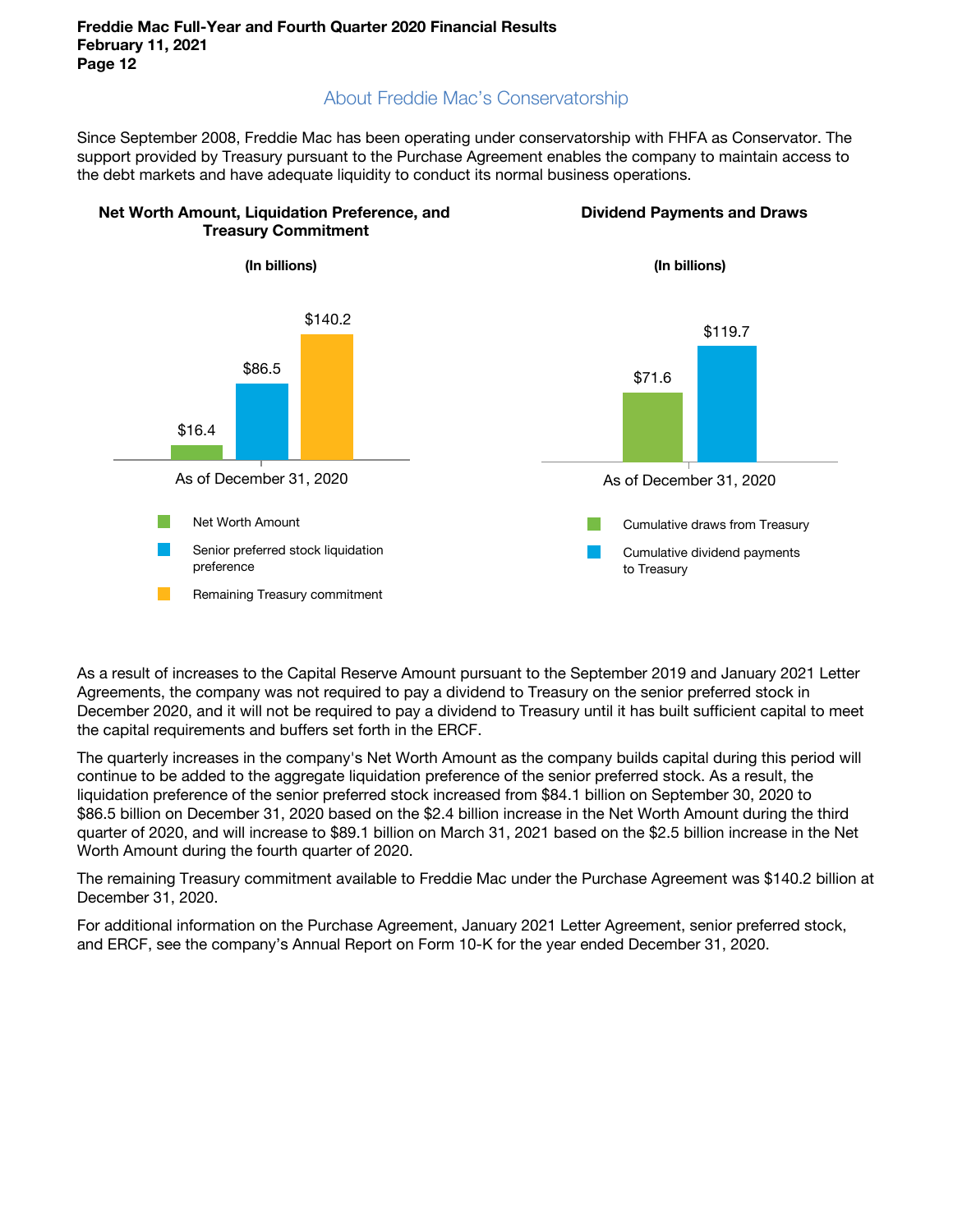# Additional Information

For more information, including information related to Freddie Mac's financial results, conservatorship, and related matters, see the company's Annual Report on Form 10-K for the year ended December 31, 2020 and the company's Financial Results Supplement. These documents are available on the Investor Relations page of the company's website at www.FreddieMac.com/investors.

Additional information about Freddie Mac and its business is also set forth in the company's other filings with the SEC, which are available on the Investor Relations page of the company's website at www.FreddieMac.com/ investors and the SEC's website at www.sec.gov. Freddie Mac encourages all investors and interested members of the public to review these materials for a more complete understanding of the company's financial results and related disclosures.

## Webcast Announcement

Management will host a conference call at 9 a.m. Eastern Time on February 11, 2021 to share the company's results with the media. The call will be concurrently webcast. To access the audio webcast, use the following link: https://edge.media-server.com/mmc/p/s5quqmi4. The replay will be available on the company's website at www.FreddieMac.com/investors for approximately 30 days. All materials related to the call will be available on the Investor Relations page of the company's website at www.FreddieMac.com/investors.

Media Contact: Frederick Solomon (703) 903-3861 Investor Contact: Laurie Garthune (571) 382-4732

\* \* \* \*

This press release contains forward-looking statements, which may include statements pertaining to the conservatorship, the company's current expectations and objectives for its Single-Family Guarantee, Multifamily, and Capital Markets segments, its efforts to assist the housing market, liquidity and capital management, economic and market conditions and trends, the effects of the COVID-19 pandemic and actions taken in response thereto on its business, financial condition, and liquidity, its market share, the effect of legislative and regulatory developments and new accounting guidance, credit quality of loans the company owns or guarantees, the costs and benefits of the company's CRT transactions, and results of operations and financial condition on a GAAP, Segment Earnings, non-GAAP, and fair value basis. Forward-looking statements involve known and unknown risks and uncertainties, some of which are beyond the company's control. Management's expectations for the company's future necessarily involve a number of assumptions, judgments, and estimates, and various factors, including changes in market conditions, liquidity, mortgage spreads, credit outlook, uncertainty about the duration, severity, and effects of the COVID-19 pandemic and actions taken in response thereto, by the U.S. government (including FHFA, Treasury, and Congress) and state and local governments, and the impacts of legislation or regulations and new or amended accounting guidance, could cause actual results to differ materially from these expectations. These assumptions, judgments, estimates, and factors are discussed in the company's Annual Report on Form 10-K for the year ended December 31, 2020, which is available on the Investor Relations page of the company's website at www.FreddieMac.com/investors and the SEC's website at www.sec.gov. The company undertakes no obligation to update forward-looking statements it makes to reflect events or circumstances occurring after the date of this press release.

Freddie Mac makes home possible for millions of families and individuals by providing mortgage capital to lenders. Since its creation by Congress in 1970, the company has made housing more accessible and affordable for homebuyers and renters in communities nationwide. The company is building a better housing finance system for homebuyers, renters, lenders, and taxpayers. Learn more at FreddieMac.com, Twitter @FreddieMac and Freddie Mac's blog FreddieMac.com/blog.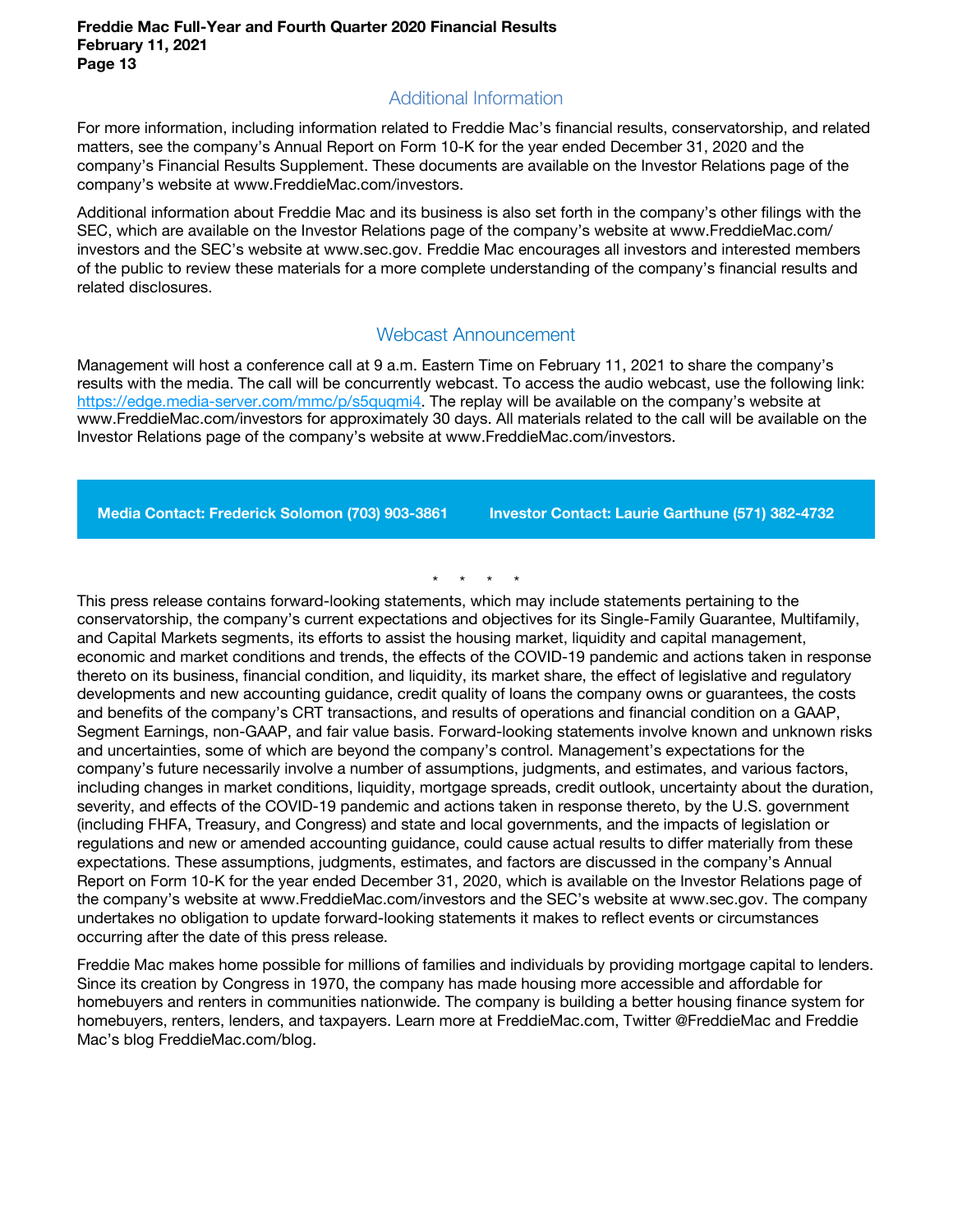# FREDDIE MAC

Consolidated Statements of Comprehensive Income (Loss)

|                                                                                                                                         |                      | <b>Twelve Months Ended</b> |                      | <b>Three Months Ended</b> |  |
|-----------------------------------------------------------------------------------------------------------------------------------------|----------------------|----------------------------|----------------------|---------------------------|--|
| (In millions, except share-related amounts)                                                                                             | December 31,<br>2020 | December 31,<br>2019       | December 31,<br>2020 | September 30,<br>2020     |  |
| Net interest income                                                                                                                     |                      |                            |                      |                           |  |
| Interest income                                                                                                                         | \$62,340             | \$72,895                   | \$14,183             | \$14,849                  |  |
| Interest expense                                                                                                                        | (49, 569)            | (61, 047)                  | (10, 530)            | (11, 392)                 |  |
| Net interest income                                                                                                                     | 12,771               | 11,848                     | 3,653                | 3,457                     |  |
| Non-interest income (loss)                                                                                                              |                      |                            |                      |                           |  |
| Guarantee fee income                                                                                                                    | 1,442                | 1,089                      | 281                  | 315                       |  |
| Investment gains (losses), net                                                                                                          | 1,813                | 818                        | 856                  | 1,122                     |  |
| Other income (loss)                                                                                                                     | 633                  | 323                        | 232                  | 172                       |  |
| Non-interest income (loss)                                                                                                              | 3,888                | 2,230                      | 1,369                | 1,609                     |  |
| <b>Net revenues</b>                                                                                                                     | 16,659               | 14,078                     | 5,022                | 5,066                     |  |
| <b>Benefit (provision) for credit losses</b>                                                                                            | (1, 452)             | 746                        | 813                  | (327)                     |  |
| <b>Non-interest expense</b>                                                                                                             |                      |                            |                      |                           |  |
| Salaries and employee benefits                                                                                                          | (1, 344)             | (1, 434)                   | (342)                | (334)                     |  |
| Professional services                                                                                                                   | (398)                | (445)                      | (129)                | (105)                     |  |
| Other administrative expense                                                                                                            | (793)                | (685)                      | (235)                | (202)                     |  |
| Total administrative expense                                                                                                            | (2,535)              | (2,564)                    | (706)                | (641)                     |  |
| Credit enhancement expense                                                                                                              | (1,058)              | (749)                      | (327)                | (267)                     |  |
| Benefit for (decrease in) credit enhancement recoveries                                                                                 | 323                  | 41                         | (385)                | 20                        |  |
| REO operations expense                                                                                                                  | (149)                | (229)                      | (10)                 | (40)                      |  |
| Temporary Payroll Tax Cut Continuation Act of 2011 expense                                                                              | (1,836)              | (1,617)                    | (495)                | (467)                     |  |
| Other expense                                                                                                                           | (723)                | (657)                      | (243)                | (237)                     |  |
| <b>Non-interest expense</b>                                                                                                             | (5,978)              | (5, 775)                   | (2, 166)             | (1,632)                   |  |
| Income (loss) before income tax (expense) benefit                                                                                       | 9,229                | 9,049                      | 3,669                | 3,107                     |  |
| Income tax (expense) benefit                                                                                                            | (1,903)              | (1,835)                    | (756)                | (644)                     |  |
| Net income (loss)                                                                                                                       | 7,326                | 7,214                      | 2,913                | 2,463                     |  |
| Other comprehensive income (loss), net of taxes and reclassification adjustments                                                        |                      |                            |                      |                           |  |
| Changes in unrealized gains (losses) related to available-for-sale securities                                                           | 192                  | 535                        | (384)                | (16)                      |  |
| Changes in unrealized gains (losses) related to cash flow hedge relationships                                                           | 38                   | 71                         | 8                    | ĥ                         |  |
| Changes in defined benefit plans                                                                                                        | (25)                 | (33)                       | (15)                 | (4)                       |  |
| Total other comprehensive income (loss), net of taxes and reclassification<br>adjustments                                               | 205                  | 573                        | (391)                | (14)                      |  |
| <b>Comprehensive income (loss)</b>                                                                                                      | \$7,531              | \$7,787                    | \$2,522              | \$2,449                   |  |
|                                                                                                                                         |                      |                            |                      |                           |  |
| Net income (loss)                                                                                                                       | \$7,326              | \$7,214                    | \$2,913              | \$2,463                   |  |
| Undistributed net worth sweep, senior preferred stock dividends, or future increase in<br>senior preferred stock liquidation preference | (7, 291)             | (7, 787)                   | (2,522)              | (2, 449)                  |  |
| Net income (loss) attributable to common stockholders                                                                                   | \$35                 | \$(573)                    | \$391                | \$14                      |  |
| Net income (loss) per common share - basic and diluted                                                                                  | \$0.01               | \$(0.18)                   | \$0.12               | \$0.00                    |  |
| Weighted average common shares outstanding (in millions) - basic and diluted                                                            | 3,234                | 3,234                      | 3,234                | 3,234                     |  |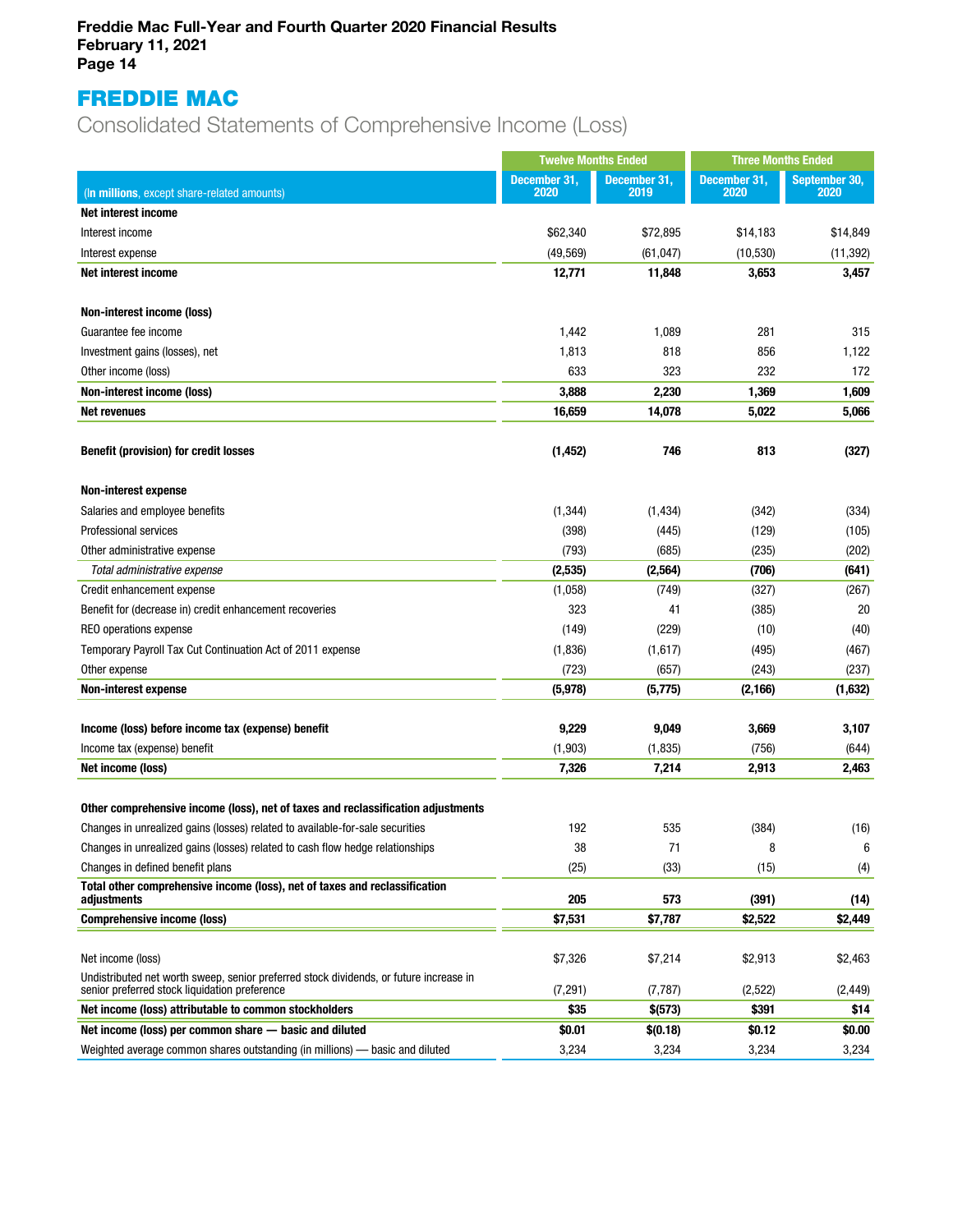# FREDDIE MAC

# Consolidated Balance Sheets

|                                                                                                                                                         | December 31, |             |
|---------------------------------------------------------------------------------------------------------------------------------------------------------|--------------|-------------|
| (In millions, except share-related amounts)                                                                                                             | 2020         | 2019        |
| <b>Assets</b>                                                                                                                                           |              |             |
| Cash and cash equivalents (include \$17,379 and \$991 of restricted cash and cash equivalents)                                                          | \$23,889     | \$5,189     |
| Securities purchased under agreements to resell                                                                                                         | 105,003      | 56,271      |
| Investment securities, at fair value                                                                                                                    | 59,825       | 75,711      |
| Mortgage loans held-for-sale (includes \$14,199 and \$15,035 at fair value)                                                                             | 33,652       | 35,288      |
| Mortgage loans held-for-investment (net of allowance for loan losses of \$5,732 and \$4,234)                                                            | 2,350,236    | 1,984,912   |
| Accrued interest receivable (net of allowance of \$140 and \$0)                                                                                         | 7,754        | 6,848       |
| Derivative assets, net                                                                                                                                  | 1,205        | 844         |
| Deferred tax assets, net                                                                                                                                | 6,557        | 5,918       |
| Other assets (includes \$5,775 and \$4,627 at fair value)                                                                                               | 39,294       | 22.799      |
| <b>Total assets</b>                                                                                                                                     | \$2,627,415  | \$2,193,780 |
| <b>Liabilities and equity</b>                                                                                                                           |              |             |
| Liabilities                                                                                                                                             |              |             |
| Accrued interest payable                                                                                                                                | \$6,210      | \$6,559     |
| Debt (includes \$2,592 and \$3,938 at fair value)                                                                                                       | 2,592,546    | 2,169,685   |
| Derivative liabilities, net                                                                                                                             | 954          | 372         |
| Other liabilities                                                                                                                                       | 11,292       | 8,042       |
| <b>Total liabilities</b>                                                                                                                                | 2,611,002    | 2,184,658   |
| Commitments and contingencies                                                                                                                           |              |             |
| Equity                                                                                                                                                  |              |             |
| Senior preferred stock (liquidation preference of \$86,539 and \$79,322)                                                                                | 72,648       | 72,648      |
| Preferred stock, at redemption value                                                                                                                    | 14,109       | 14,109      |
| Common stock, \$0.00 par value, 4,000,000,000 shares authorized, 725,863,886 shares issued and 650,059,292<br>shares and 650,059,033 shares outstanding |              |             |
| Additional paid-in capital                                                                                                                              |              |             |
| Retained earnings (accumulated deficit)                                                                                                                 | (67, 102)    | (74, 188)   |
| AOCI, net of taxes, related to:                                                                                                                         |              |             |
| Available-for-sale securities                                                                                                                           | 810          | 618         |
| Cash flow hedge relationships                                                                                                                           | (206)        | (244)       |
| Defined benefit plans                                                                                                                                   | 39           | 64          |
| Total AOCI, net of taxes                                                                                                                                | 643          | 438         |
| Treasury stock, at cost, 75,804,594 shares and 75,804,853 shares                                                                                        | (3,885)      | (3,885)     |
| <b>Total equity</b>                                                                                                                                     | 16,413       | 9,122       |
| <b>Total liabilities and equity</b>                                                                                                                     | \$2,627,415  | \$2,193,780 |

The table below presents the carrying value and classification of the assets and liabilities of consolidated variable-interest entities (VIEs) on the company's consolidated balance sheets.

|                                               | December 31, |             |  |
|-----------------------------------------------|--------------|-------------|--|
| (In millions)                                 | 2020         | 2019        |  |
| <b>Consolidated Balance Sheet Line Item</b>   |              |             |  |
| Assets:                                       |              |             |  |
| Mortgage loans held-for-investment            | \$2,273,347  | \$1,940,523 |  |
| All other assets                              | 83,982       | 40,598      |  |
| <b>Total assets of consolidated VIEs</b>      | \$2,357,329  | \$1,981,121 |  |
| Liabilities:                                  |              |             |  |
| Debt                                          | \$2,308,176  | \$1,898,355 |  |
| All other liabilities                         | 5,610        | 5,537       |  |
| <b>Total liabilities of consolidated VIEs</b> | \$2,313,786  | \$1,903,892 |  |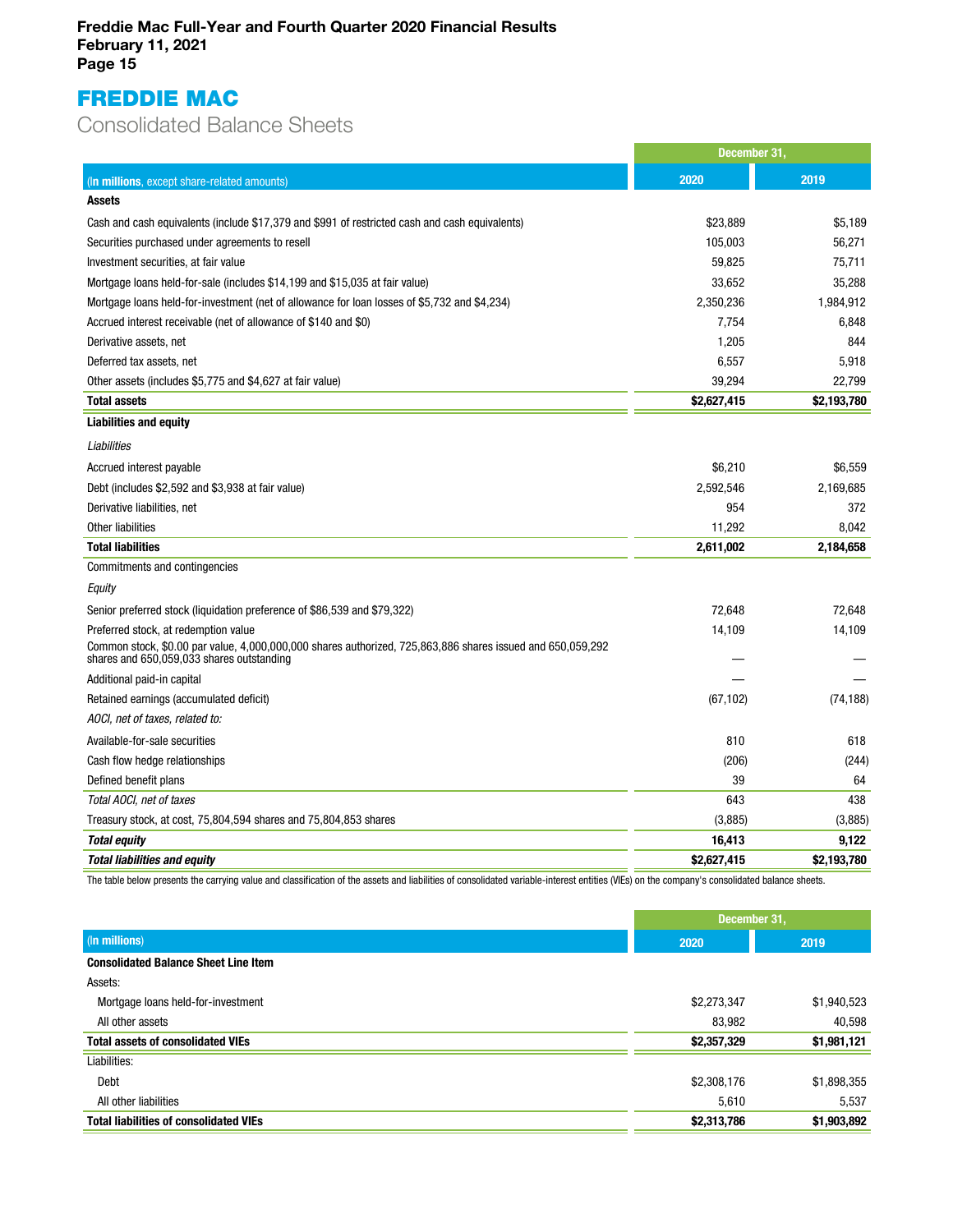# FREDDIE MAC

# Non-GAAP Reconciliations

The company's GAAP net interest income includes the spread earned on its investments activities plus the guarantee fees earned by its Single-Family business. Adjusted net interest income is the net spread earned on the company's investment activities, including the cost of funds associated with using derivatives. Net interest yield, GAAP and adjusted, is calculated as annualized quarterly GAAP or adjusted net interest income divided by the average balance of the underlying assets and liabilities.

| Reconciliation of GAAP Net Interest Income to Adjusted Net Interest Income (pre-tax) |            |            |            |            |          |           |  |
|--------------------------------------------------------------------------------------|------------|------------|------------|------------|----------|-----------|--|
| (In millions)                                                                        | 1Q<br>2020 | 2Q<br>2020 | 3Q<br>2020 | 4Q<br>2020 | 2019     | 2020      |  |
| <b>GAAP net interest income</b>                                                      | \$2,785    | \$2,876    | \$3,457    | \$3,653    | \$11,848 | \$12,771  |  |
| Reclassifications:                                                                   |            |            |            |            |          |           |  |
| Guarantee fee income reclassified to adjusted quarantee fee<br>income $(1)(2)$       | (2,561)    | (2,943)    | (3, 138)   | (3,488)    | (9,402)  | (12, 130) |  |
| Accrual of periodic cash settlements reclassified from<br>derivative gain (loss) (3) | (176)      | (329)      | (540)      | (531)      | (272)    | (1,576)   |  |
| Hedge accounting impact <sup>(4)</sup>                                               | 350        | 475        | 690        | 717        | 252      | 2,232     |  |
| Other reclassifications (5)                                                          | 380        | 301        | (239)      | (274)      | 1,129    | 168       |  |
| Total reclassifications                                                              | (2,007)    | (2, 496)   | (3,227)    | (3,576)    | (8,293)  | (11,306)  |  |
| Adjusted net interest income                                                         | \$778      | \$380      | \$230      | \$77       | \$3,555  | \$1,465   |  |
| Average balance of assets and liabilities, GAAP (in billions)                        | \$2,205    | \$2,274    | \$2,376    | \$2,526    | \$2,108  | \$2,345   |  |
| Average balance of assets and liabilities, adjusted (in billions)                    | \$324      | \$352      | \$364      | \$379      | \$307    | \$355     |  |

The company's GAAP guarantee fees are primarily those generated by the company's Multifamily business. Adjusted guarantee fee income consists of the revenues from guarantee fees from both the Single-Family and Multifamily businesses, net of the 10 basis point guarantee fee remitted to Treasury as part of the Temporary Payroll Tax Cut Continuation Act of 2011.

| 2020     |
|----------|
| \$1,442  |
|          |
| 12.130   |
| (1,836)  |
| 10.294   |
| \$11,736 |
|          |

Columns may not add due to rounding.

For notes on reclassifications, see page 17 of this press release.